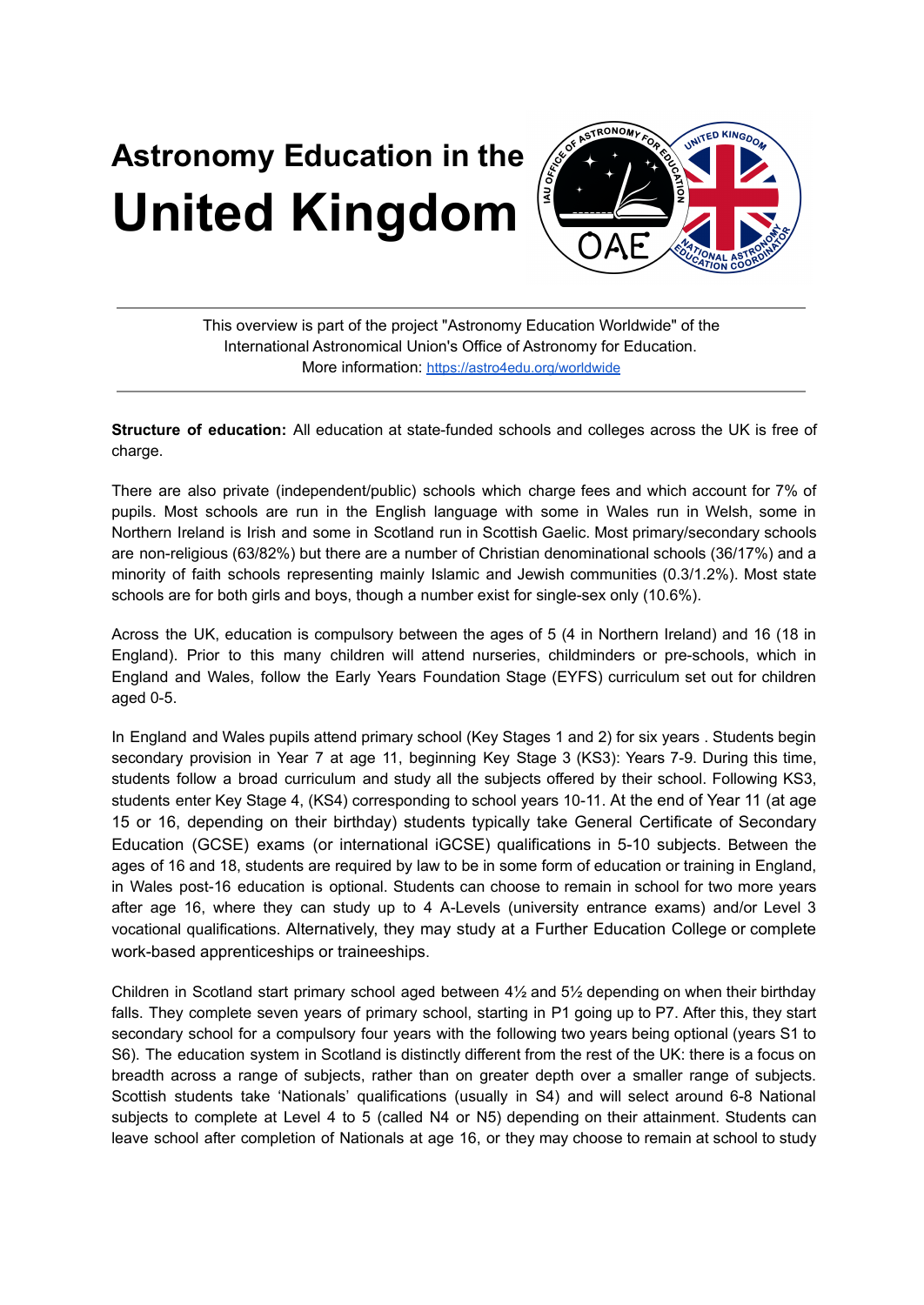for additional National exams and/or Highers and Advanced Higher exams, or other vocational qualifications across years S5 and S6.

In Northern Ireland, the school system is broadly similar to that of England and Wales: all schools follow the Northern Ireland Curriculum which is divided into Key Stages and based on the National Curriculum used in England and Wales. Children who have reached the age of four on July 1st start school the following September, a year earlier than the rest of the UK. Students complete seven years of primary school education before moving onto secondary school. After five years of secondary education, aged 15 or 16, students sit GCSE examinations. This marks the end of compulsory education in NI. However, students may elect to stay at school or attend a Further Education College for another two years to complete A Levels or vocational qualifications.

**Education facilities:** UK state schools have typical class sizes under 30 pupils with practical subjects like science, art and technical subjects having smaller classes. Independent school class sizes tend to be smaller. All UK schools have access to full amenities including sanitation, running water and good internet connections. Staying away from home ('boarding') is also common in independent schools. School buildings are generally well-maintained, but it is not uncommon for students to spend part of their education in temporary classrooms due to maintenance problems/lack of space in certain areas. A number of robotic telescopes are freely accessible on-line by school pupils through the National Schools' Observator and the Faulkes Telescope Project.

**Governance and organisation:** State schools are generally run by local district and city councils. Many Academies now exist in England, which though state (public) schools, are more independent in their governance. Academy trusts also exist, where for reasons of economies of scale, several Academies are run together.

The Curriculum is set by the central government Department of Education (England), Department of Education and skills (Wales), Education Scotland (Scotland) and Department of Education (NI), and all schools are overseen and inspected by an independent body (depending on the type of school). The curriculum undergoes regular reform and the last was in 2017 (England), with a major revision of the curriculum in Wales scheduled for 2022.

Several exam boards exist (Pearson/Edexcel, AQA, Oxford & Cambridge, Cambridge Pre-U and Eduquas; WJEC in Wales; SQA in Scotland; CCEA in NI) each offer a similar range of qualifications. Exam Boards are profit making organizations (Edexcel) or charities, funded by charging for exam entry and administration and, in the case of Pearson, is a multinational publishing company.

**Teacher Training:** Primary school teachers mostly study undergraduate degrees in education at a university. Secondary physics teachers typically study for a joint degree in physics and education at a university, or study for a postgraduate certificate in education qualification (PGCE) after a physics or similar undergraduate degree.

For those that have completed a closely related degree, but require additional subject knowledge training, additional subject enhancement courses in physics can be completed, typically with a few "in-service" training days per year. Qualified Teacher Status (QTS) is also offered to those already in employment. In Scotland, trainees typically complete a professional graduate diploma in education (PGDE) rather than a PGCE. In Northern Ireland newly qualified teachers are known as Beginning Teachers and complete two years of early professional development in addition to the induction.

There are several other programmes that graduates can complete to gain QTS in England. QTS may be awarded to trainees completing their initial teacher training via school-based training programmes such as the *School Direct* or *SCITT* initiatives, or via the *Graduate Teacher Programme* (GTP), where graduates are employed as an unqualified teacher while working towards QTS.

In order to work in the state education system, teachers with QTS must then successfully complete an additional induction year as a newly qualified teacher (NQT) to gain full professional status.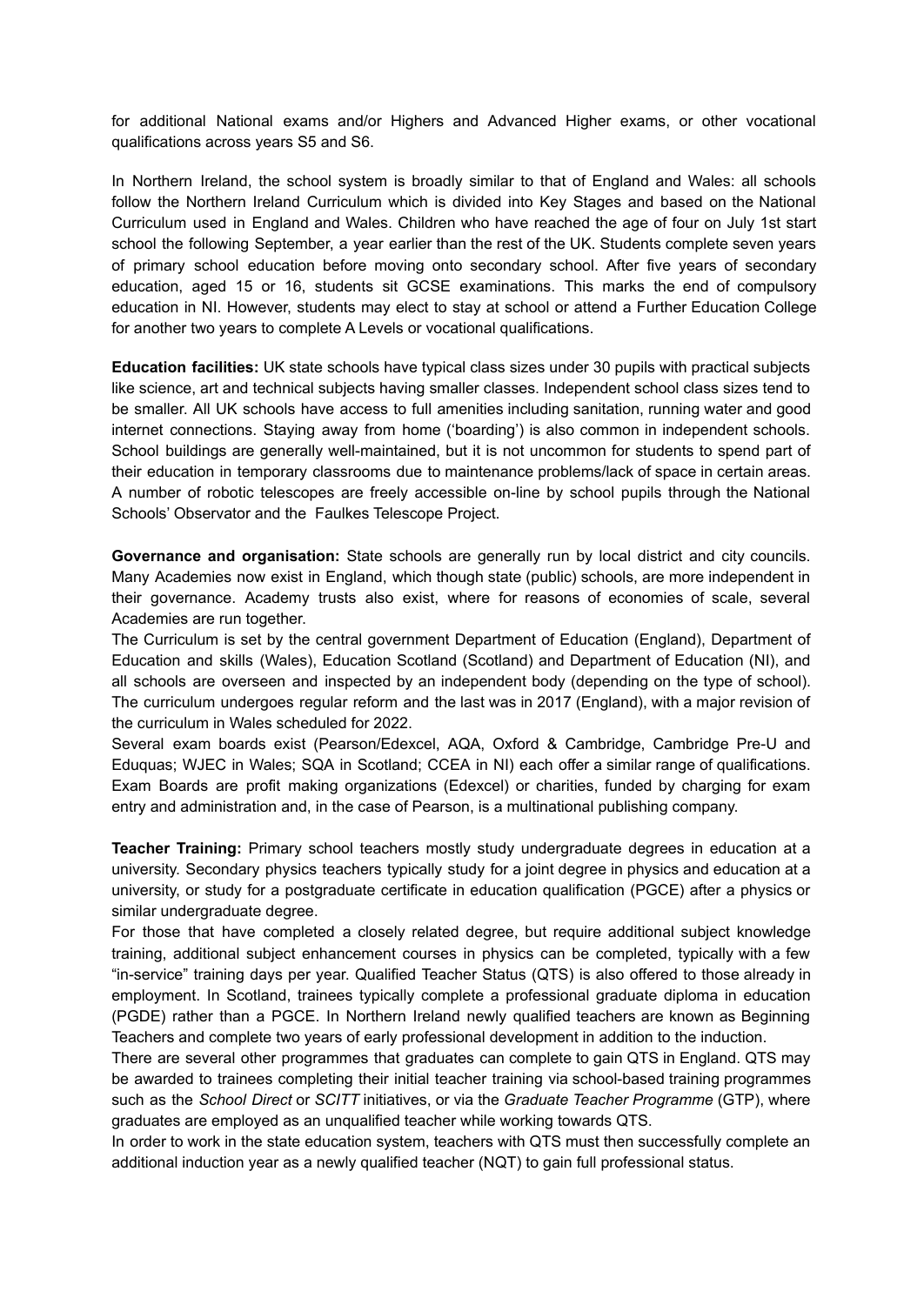**Astronomy in the curriculum:** England and Wales: The English and Welsh national curricula have many access points for astronomy and thus plays to pupils' enthusiasm and interest. At primary school, astronomy is often studied in detail, with project work and 'working scientifically' (data recording and analysis skills) encouraged. In early primary education KS1 (years 1-2) children should observe seasonal changes and learn to recognise the Sun and the Moon and observe the varying length of the day and the relative Sun position throughout the year. In Key Stage 2 (year 5) students learn about the size and shape of the planets and their orbits around the Sun, the Moon and its orbit and solar and lunar eclipses. They also learn about the Earth's rotation to explain night and day and the Sun's movement across the sky during the day. In the working scientifically strand of the space curriculum, students are expected to build models of the solar system or simple shadow clocks and sundials to make observations. Students specifically learn how astronomers arrived at the present-day heliocentric view of the solar system and learn that gravity causes unsupported objects to fall towards Earth.

In the first years of secondary school (KS3) children learn about gravity, the seasons and the Earth's tilt, day length at different times of the year in different hemispheres, climate change and the physical processes important for life on other planets. They also learn about our Sun as a star, other stars in our galaxy, other galaxies and the light year as a unit of astronomical distance. At KS4 (years 10-11), students have the choice of taking either three separate sciences for their GCSEs ('triple science') or taking a combined science GCSE course with reduced content for which two GCSEs are awarded .

Students taking the separate physics GCSE study a module on space physics. This includes topics such as the formation of the solar system, the planets, orbital stability for natural and artificial satellites, the life-cycles and evolution of stars and cosmology. Unfortunately, those that complete combined science GCSEs do not complete this module. However, both combined science and triple science students will study general physics modules on fission and fusion (which touch on stellar processes), gravity, and electromagnetic radiation (which touches on areas such as satellite communications and the greenhouse effect).

In addition to the GCSE, the A-level (ages 16-18) physics specifications have modules on telescopes, black-body radiation, stellar evolution, exoplanets and cosmology, which in some cases are optional.

1.5.2 Scotland: In Scotland students learn about astronomy from early primary school. At the early level (P1) children learn to recognise the sun, moon and stars and link them to the daily patterns of life. In the first level (P2-4), students observe the sun and moon at various times and describe the patterns of movement and changes over time, relating the movements to the length of a day, a month and a year. During the second level (P5-7), students learn about the solar system including the motions of the planets. During the third and fourth levels (S1-3) students consider how our knowledge of the universe has changed over time and consider questions such as what is needed for life on other planets.

For Nationals and Highers, the sciences are studied as separate subjects. For Nat5 courses, students electing to study physics will study space exploration and cosmology. Those studying for Highers learn about gravitation, special relativity, redshift and the expanding Universe and spectroscopy. Those completing Advanced Highers are introduced to general relativity and the physics of black holes, black-body radiation, stellar stellar formation, classification (HR diagram) and evolution, stellar fusion and hydrostatic equilibrium.

1.5.3 Northern Ireland: At Key Stage 1 and 2 in Northern Ireland there is little statutory astronomy content in the national curriculum. However, pupils learn about light at KS1 and potential areas of study set out in the national curriculum include the study of stars and the Sun as natural sources of